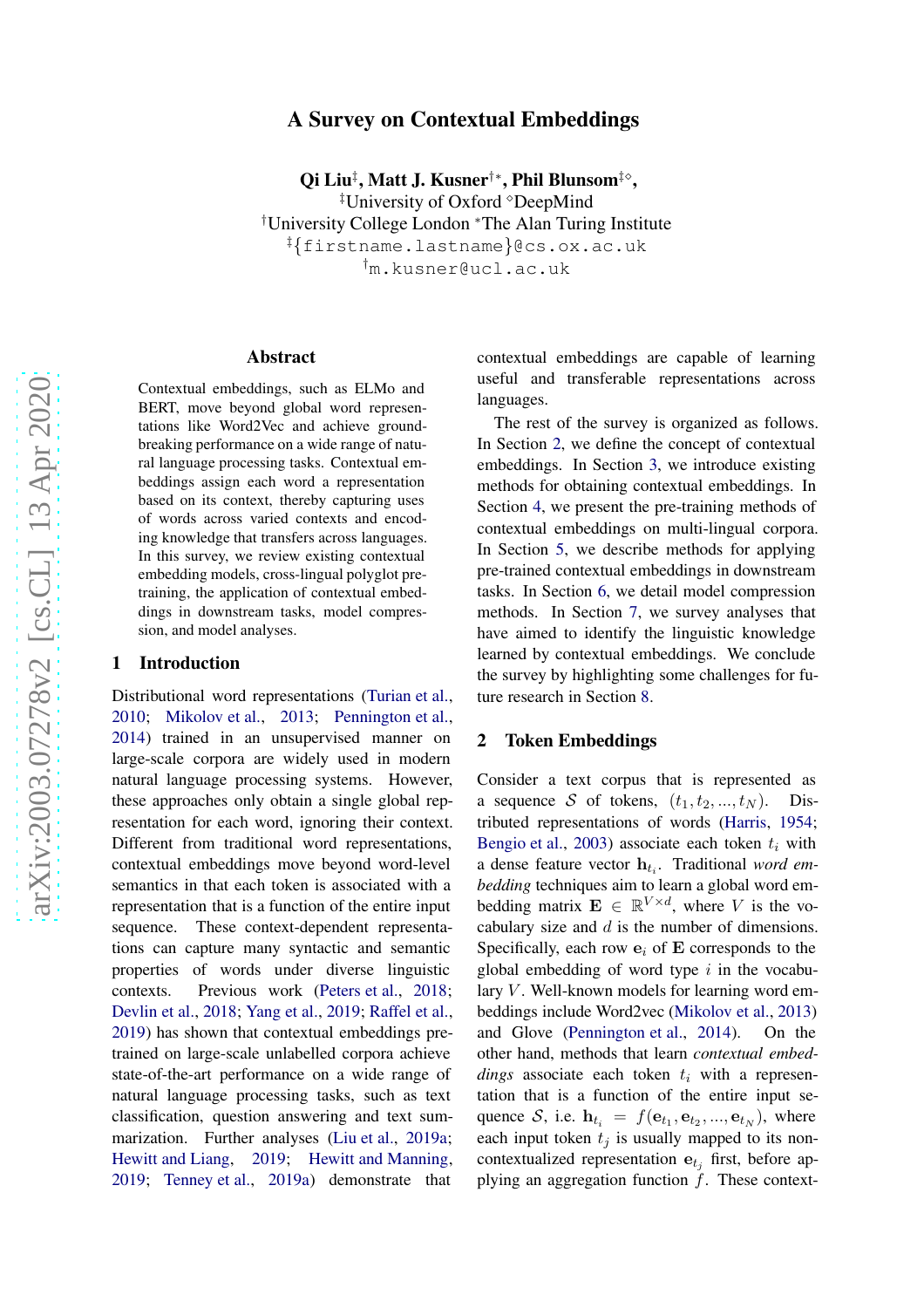dependent representations are better suited to capture sequence-level semantics (e.g. polysemy) than non-contextual word embeddings. There are many model architectures for  $f$ , which we review here. We begin by describing pre-training methods for learning contextual embeddings that can be used in downstream tasks.

# <span id="page-1-0"></span>3 Pre-training Methods for Contextual Embeddings

In large part, pre-training contextual embeddings can be divided into either unsupervised methods (e.g. language modelling and its variants) or supervised methods (e.g. machine translation and natural language inference).

# 3.1 Unsupervised Pre-training via Language Modeling

The prototypical way to learn distributed token embeddings is via language modelling. A language model is a probability distribution over a sequence of tokens. Given a sequence of  $N$  tokens,  $(t_1, t_2, ..., t_N)$ , a language model factorizes the probability of the sequence as:

$$
p(t_1, t_2, ..., t_N) = \prod_{i=1}^{N} p(t_i | t_1, t_2, ..., t_{i-1}).
$$
 (1)

Language modelling uses maximum likelihood estimation (MLE), often penalized with regularization terms, to estimate model parameters. A left-to-right language model takes the left context,  $t_1, t_2, \ldots, t_{i-1}$ , of  $t_i$  into account for estimating the conditional probability. Language models are usually trained using large-scale unlabelled corpora. The conditional probabilities are most commonly learned using neural networks [\(Bengio et al.,](#page-9-0) [2003\)](#page-9-0), and the learned representations have been proven to be transferable to downstream natural language understanding tasks [\(Dai and Le,](#page-10-4) [2015;](#page-10-4) [Ramachandran et al.](#page-11-5), [2016](#page-11-5)).

Precursor Models. Dai and Le [\(2015\)](#page-10-4) is the first work we are aware of that uses language modelling together with a sequence autoencoder to improve sequence learning with recurrent networks. Thus, it can be thought of as a precursor to modern contextual embedding methods. Pre-trained on the datasets IMDB, Rotten Tomatoes, 20 Newsgroups, and DBpedia, the model is then fine-tuned on sentiment analysis and text classification tasks, achieving strong performance compared to randomlyinitialized models.

Ramachandran et al. [\(2016](#page-11-5)) extends Dai and Le [\(2015\)](#page-10-4) by proposing a pre-training method to improve the accuracy of sequence to sequence (seq2seq) models. The encoder and decoder of the seq2seq model is initialized with the pre-trained weights of two language models. These language models are separately trained on either the News Crawl English or German corpora for machine translation, while both are initialized with the language model trained with the English Gigaword corpus for abstractive summarization. These pretrained models are fine-tuned on the WMT English  $\rightarrow$  German task and the CNN/Daily Mail corpus, respectively, achieving better results over baselines without pre-training.

The work in the following sections improves over Dai and Le [\(2015](#page-10-4)) and Ramachandran et al. [\(2016](#page-11-5)) with new architectures (e.g. Transformer), larger datasets, and new pre-training objectives. A summary of the models and the pre-training objectives is shown in Table [1](#page-2-0) and [2.](#page-2-1)

ELMo. The ELMo model [\(Peters et al.](#page-11-2), [2018](#page-11-2)) generalizes traditional word embeddings by extracting context-dependent representations from a bidirectional language model. A forward L-layer LSTM and a backward L-layer LSTM are applied to encode the left and right contexts, respectively. At each layer  $j$ , the contextualized representations are the concatenation of the left-to-right and rightto-left representations, obtaining  $N$  hidden representations,  $(\mathbf{h}_{1,i}, \mathbf{h}_{2,i}, ..., \mathbf{h}_{N,i})$ , for a sequence of length N.

To use ELMo in downstream tasks, the  $(L + 1)$ layer representations (including the global word embedding) for each token  $k$  are aggregated as:

<span id="page-1-1"></span>
$$
ELMOktask = \gammatask \sum_{j=0}^{L} sjtask \mathbf{h}_{k,j},
$$
 (2)

where  $s^{task}$  are layer-wise weights normalized by the softmax used to linearly combine the  $(L + 1)$ layer representations of the token k and  $\gamma^{task}$  is a task-specific constant.

Given a pre-trained ELMo, it is straightforward to incorporate it into a task-specific architecture for improving the performance. As most supervised models use global word representations  $x_k$ in their lowest layers, these representations can be concatenated with their corresponding contextdependent representations  $\text{ELMo}_{k}^{task}$ , obtaining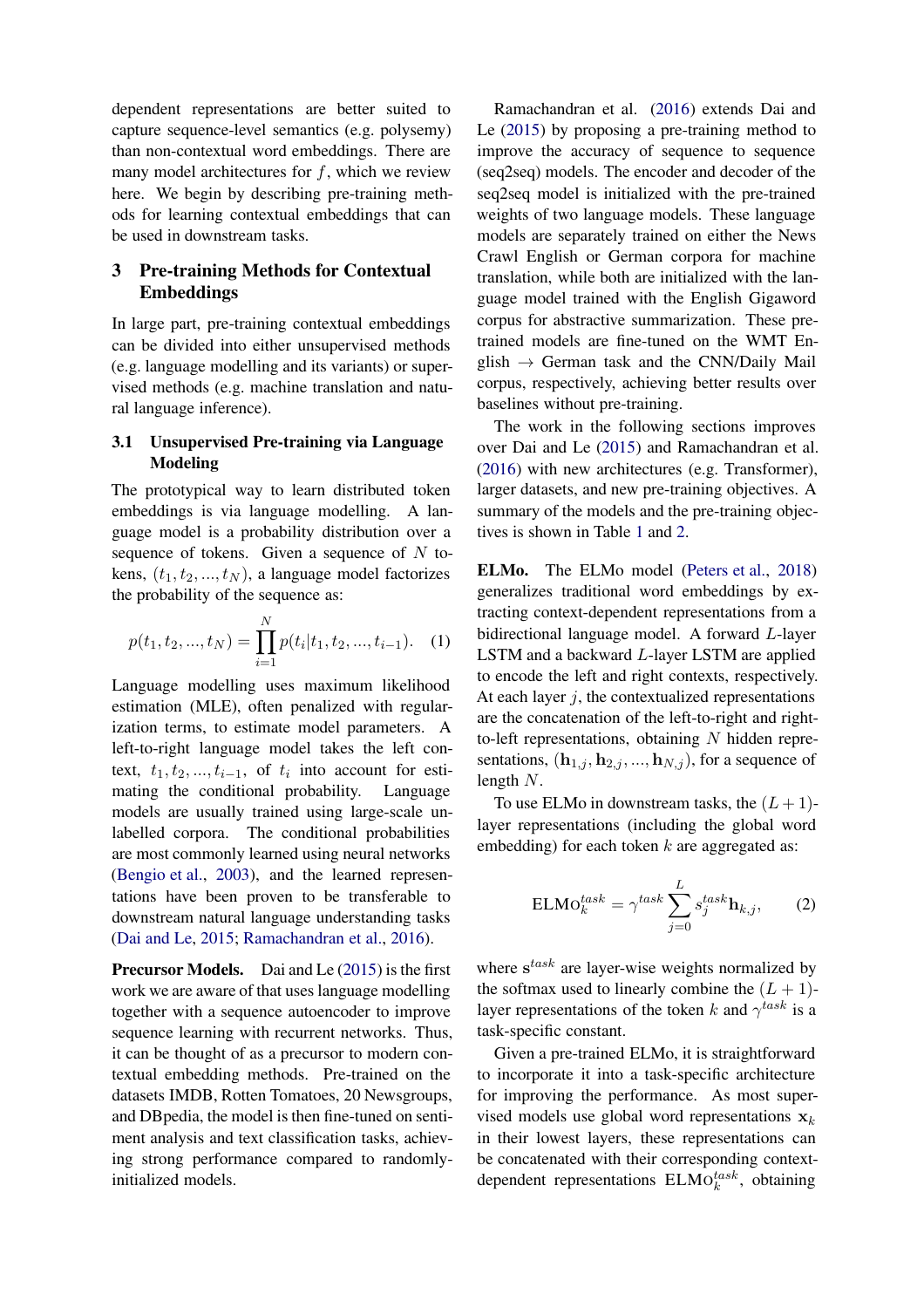<span id="page-2-0"></span>

| Method            | Architecture       | <b>Encoder</b> | <b>Decoder</b> | <b>Objective</b>                | <b>Dataset</b>                                  |
|-------------------|--------------------|----------------|----------------|---------------------------------|-------------------------------------------------|
| ELM <sub>0</sub>  | <b>LSTM</b>        |                |                | LM                              | 1B Word Benchmark                               |
| <b>GPT</b>        | Transformer        |                |                | LM                              | <b>BookCorpus</b>                               |
| GPT <sub>2</sub>  | Transformer        |                |                | LM                              | Web pages starting from Reddit                  |
| <b>BERT</b>       | Transformer        |                |                | MLM & NSP                       | BookCorpus & Wiki                               |
| <b>RoBERTa</b>    | <b>Transformer</b> |                |                | MLM                             | BookCorpus, Wiki, CC-News, OpenWebText, Stories |
| <b>ALBERT</b>     | Transformer        |                |                | MLM & SOP                       | Same as RoBERTa and XLNet                       |
| UniLM             | <b>Transformer</b> |                |                | LM, MLM, seq2seq LM             | Same as BERT                                    |
| <b>ELECTRA</b>    | Transformer        |                |                | Discriminator $(o/r)$           | Same as XLNet                                   |
| XL <sub>Net</sub> | <b>Transformer</b> |                |                | PLM                             | BookCorpus, Wiki, Giga5, ClueWeb, Common Crawl  |
| XLM               | Transformer        |                |                | CLM. MLM. TLM                   | Wiki, parellel corpora (e.g. MultiUN)           |
| <b>MASS</b>       | <b>Transformer</b> |                |                | Span Mask                       | <b>WMT News Crawl</b>                           |
| T5                | Transformer        |                |                | Text Infilling                  | Colossal Clean Crawled Corpus                   |
| <b>BART</b>       | Transformer        |                |                | Text Infilling & Sent Shuffling | Same as RoBERTa                                 |

Table 1: A comparison of popular pre-trained models.

<span id="page-2-1"></span>

| <b>Objective</b>      | Inputs                                           | <b>Targets</b>                    |
|-----------------------|--------------------------------------------------|-----------------------------------|
| LM                    | [START]                                          | I am happy to join with you today |
| MLM                   | I am [MASK] to join with you [MASK]              | happy today                       |
| <b>NSP</b>            | Sent1 [SEP] Next Sent or Sent1 [SEP] Random Sent | Next Sent/Random Sent             |
| <b>SOP</b>            | Sent1 [SEP] Sent2 or Sent2 [SEP] Sent1           | in order/reversed                 |
| Discriminator $(o/r)$ | I am thrilled to study with you today            | 00000000                          |
| PLM                   | happy join with                                  | today am I to you                 |
| seq2seq LM            | I am happy to                                    | join with you today               |
| Span Mask             | I am [MASK] [MASK] [MASK] with you today         | happy to join                     |
| Text Infilling        | I am [MASK] with you today                       | happy to join                     |
| Sent Shuffling        | today you am I join with happy to                | I am happy to join with you today |
| <b>TLM</b>            | How [MASK] you [SEP] [MASK] vas-tu               | are Comment                       |

Table 2: Pre-training objectives and their input-output formats.

 $[\mathbf{x}_k; \text{ELMO}_k^{task}]$ , before feeding them to higher layers.

The effectiveness of ELMo is evaluated on six NLP problems, including question answering, textual entailment and sentiment analysis.

GPT, GPT2, and Grover. GPT [\(Radford et al.,](#page-11-6) [2018\)](#page-11-6) adopts a two-stage learning paradigm: (a) unsupervised pre-training using a language modelling objective and (b) supervised fine-tuning. The goal is to learn universal representations transferable to a wide range of downstream tasks. To this end, GPT uses the BookCorpus dataset [\(Zhu et al.,](#page-12-3) [2015](#page-12-3)), which contains more than 7,000 books from various genres, for training the language model. The Transformer architecture [\(Vaswani et al.](#page-12-4), [2017](#page-12-4)) is used to implement the language model, which has been shown to better capture global dependencies from the inputs compared to its alternatives, e.g. recurrent networks, and perform strongly on a range of sequence learning tasks, such as machine translation [\(Vaswani et al.](#page-12-4), [2017](#page-12-4)) and document generation [\(Liu et al.](#page-11-7), [2018\)](#page-11-7). To use GPT on inputs with multiple sequences during fine-tuning, GPT applies task-specific input adaptations motivated by traversal-style approaches (Rocktäschel et al., [2015](#page-11-8)). These approaches pre-process each text input as a single contiguous sequence of tokens through special tokens including [START] (the start of a sequence), [DELIM] (delimiting two sequences from the text input) and [EXTRACT] (the end of a sequence). GPT outperforms task-specific architectures in 9 out of 12 tasks studied with a pretrained Transformer.

GPT2 [\(Radford et al.](#page-11-9), [2019](#page-11-9)) mainly follows the architecture of GPT and trains a language model on a dataset as large and diverse as possible to learn from varied domains and contexts. To do so, [Radford et al.](#page-11-9) [\(2019](#page-11-9)) create a new dataset of millions of web pages named WebText, by scraping outbound links from Reddit. The authors argue that a language model trained on large-scale unlabelled corpora begins to learn some common supervised NLP tasks, such as question answering, machine translation and summarization, without any explicit supervision signal. To validate this, GPT2 is tested on ten datasets (e.g. Children's Book Test [\(Hill et al.](#page-10-5), [2015\)](#page-10-5), LAMBADA [\(Paperno et al.](#page-11-10), [2016](#page-11-10)) and CoQA [\(Reddy et al.](#page-11-11),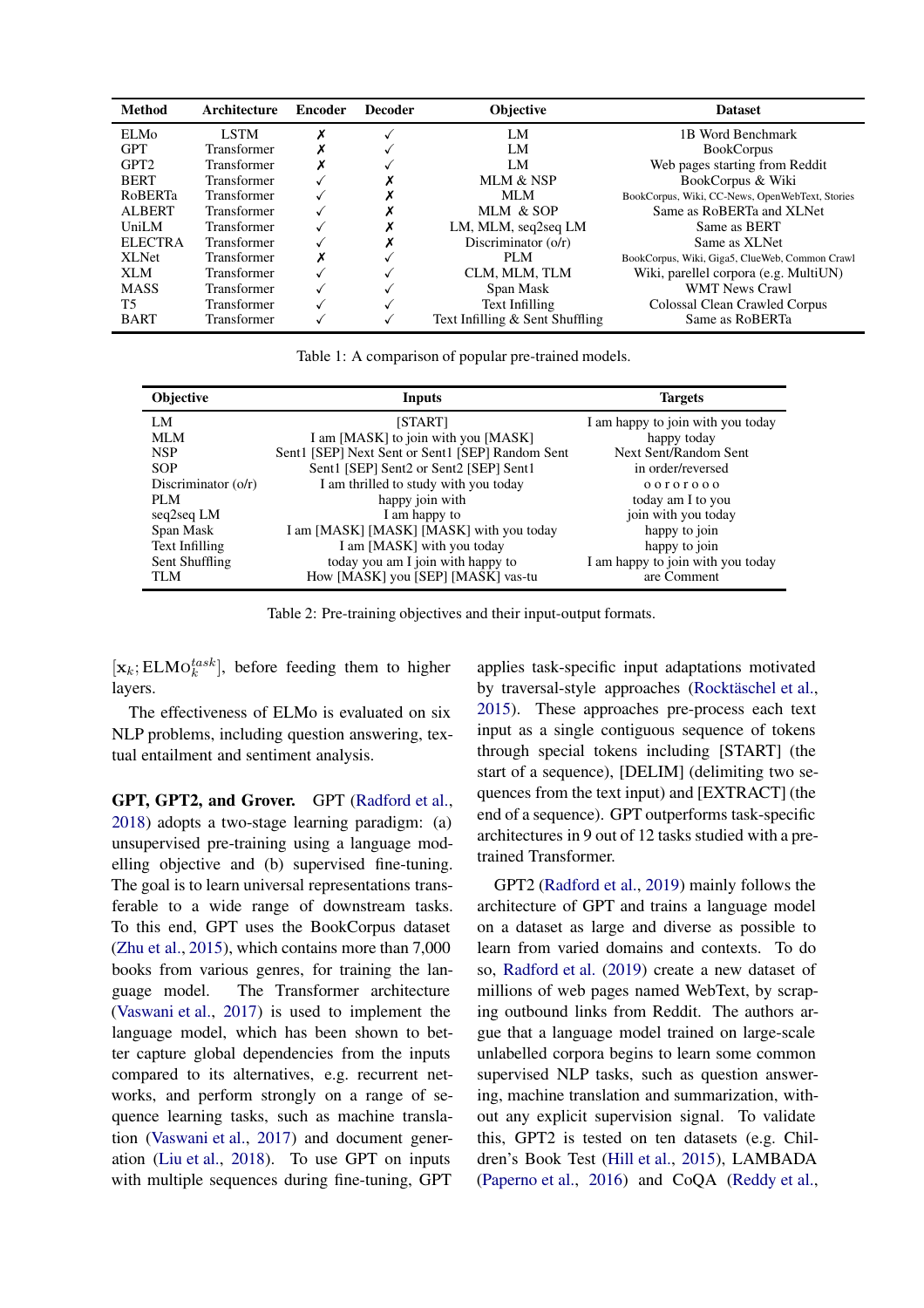[2019\)](#page-11-11)) in a zero-shot setting. GPT2 performs strongly on some tasks. For instance, when conditioned on a document and questions, GPT2 reaches an F1-score of 55 on the CoQA dataset without using any labelled training data. This matches or outperforms the performance of 3 out of 4 baseline systems. As GPT2 divides texts into bytes and uses BPE [\(Sennrich et al.,](#page-11-12) [2016](#page-11-12)) to build up its vocabulary (instead of using characters or words, as in previous work), it is unclear if the improved performance comes from the model or the new input representation.

Grover [\(Zellers et al.](#page-12-5), [2019](#page-12-5)) creates a news dataset, RealNews, from Common Crawl and pretrains a language model for generating realisticlooking fake news that is conditioned on metadata including domains, dates, authors and headlines. They further study discriminators that can be used to detect fake news. The best defense against Grover turns out to be Grover itself, which sheds light on the importance of releasing trained models for detecting fake news.

BERT. ELMo [\(Peters et al.,](#page-11-2) [2018](#page-11-2)) concatenates representations from the forward and backward LSTMs without considering the interactions between the left and right contexts. GPT [\(Radford et al.](#page-11-6), [2018](#page-11-6)) and GPT2 [\(Radford et al.,](#page-11-9) [2019\)](#page-11-9) use a left-to-right decoder, where every token can only attend to its left context. These architectures are sub-optimal for sentence-level tasks, e.g. named entity recognition and sentiment analysis, as it is crucial to incorporate contexts from both directions.

BERT proposes a masked language modelling (MLM) objective, where some of the tokens of a input sequence are randomly masked, and the objective is to predict these masked positions taking the corrupted sequence as input. BERT applies a Transformer encoder to attend to bi-directional contexts during pre-training. In addition, BERT uses a next-sentence-prediction (NSP) objective. Given two input sentences, NSP predicts whether the second sentence is the actual next sentence of the first sentence. The NSP objective aims to improve the tasks, such as question answering and natural language inference, which require reasoning over sentence pairs.

Similar to GPT, BERT uses special tokens to obtain a single contiguous sequence for each input sequence. Specifically, the first token is always a special classification token [CLS], and sentence pairs are separated using a special token [SEP]. BERT adopts a pre-training followed by fine-tuning scheme. The final hidden state of [CLS] is used for sentence-level tasks and the final hidden state of each token is used for token-level tasks. BERT obtains new state-of-the-art results on eleven natural language processing tasks, e.g. improving the GLUE [\(Wang et al.,](#page-12-6) [2018](#page-12-6)) score to 80.5%.

Similar to GPT2, it is unclear exactly why BERT improves over prior work as it uses different objectives, datasets (Wikipedia and BookCorpus) and architectures compared to previous methods. For partial insight on this, we refer the readers to [\(Raffel et al.](#page-11-3), [2019](#page-11-3)) for a controlled comparison between unidirectional and bidirectional models, traditional language modelling and masked language modelling using the same datasets.

BERT variants. Recent work further studies and improves the objective and architecture of BERT.

Instead of randomly masking tokens, ERNIE [\(Sun et al.](#page-12-7), [2019b\)](#page-12-7) incorporates knowledge masking strategies, including entity-level masking and phrase-level masking. ERNIE 2.0 [\(Sun et al.](#page-12-8), [2019c\)](#page-12-8) further incorporates more pre-training tasks, such as semantic closeness and discourse relations. SpanBERT [\(Joshi et al.,](#page-10-6) [2019](#page-10-6)) generalizes ERNIE to mask random spans, without referring to external knowledge. StructBERT [\(Wang et al.](#page-12-9), [2019b](#page-12-9)) proposes a word structural objective that randomly permutes the order of 3-grams for reconstruction and a sentence structural objective that predicts the order of two consecutive segments.

RoBERTa [\(Liu et al.,](#page-11-13) [2019c](#page-11-13)) makes a few changes to the released BERT model and achieves substantial improvements. The changes include: (1) Training the model longer with larger batches and more data; (2) Removing the NSP objective; (3) Training on longer sequences; (4) Dynamically changing the masked positions during pretraining.

ALBERT [\(Lan et al.](#page-10-7), [2019\)](#page-10-7) proposes two parameter-reduction techniques (factorized embedding parameterization and cross-layer parameter sharing) to lower memory consumption and speed up training. Furthermore, ALBERT argues that the NSP objective lacks difficulty, as the negative examples are created by pairing segments from different documents, this mixes topic prediction and coherence prediction into a single task.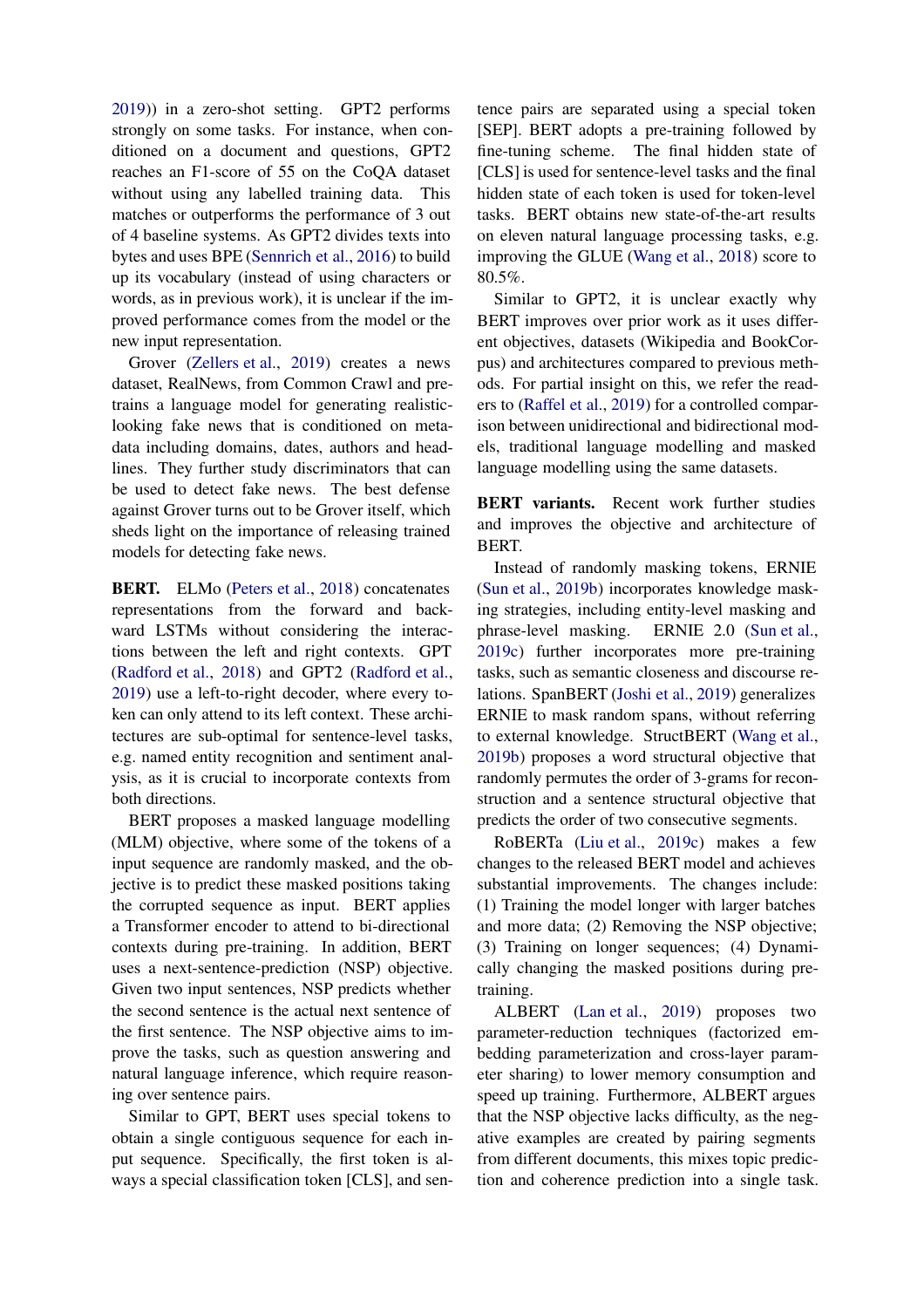ALBERT instead uses a sentence-order prediction (SOP) objective. SOP obtains positive examples by taking out two consecutive segments and negative examples by reversing the order of two consecutive segments from the same document.

XLNet. The XLNet model [\(Yang et al.,](#page-12-1) [2019](#page-12-1)) identifies two weaknesses of BERT:

- 1. BERT assumes conditional independence of corrupted tokens. For instance, to model the probability  $p(t_2 = \text{cat}, t_6 = \text{mat}|t_1 =$ The,  $t_2 =$  [MASK],  $t_3 =$  sat,  $t_4 =$  on,  $t_5 =$ the,  $t_6$  = [MASK]), BERT factorizes it as  $p(t_2 = \text{cat}|...)p(t_6 = \text{mat}|...),$  where  $t_2$  and  $t_6$ are assumed to be conditionally independent.
- 2. The symbols such as [MASK] are introduced by BERT during pre-training, yet they never occur in real data, resulting in a discrepancy between pre-training and fine-tuning.

XLNet proposes a new auto-regressive method based on permutation language modelling (PLM) [\(Uria et al.,](#page-12-10) [2016](#page-12-10)) without introducing any new symbols. The MLE objective for it is calculated as:

$$
\max_{\theta} \mathbb{E}_{\mathbf{z} \in Z_N} \left[ \sum_{j=1}^N \log p_{\theta}(t_{z_j} | t_{z_1}, t_{z_2}, ..., t_{z_{j-1}}) \right].
$$
\n(3)

For each sequence, XLNet samples a permutation order  $z = [z_1, z_2, ..., z_N]$  from the set of all permutations  $Z_N$ , where  $|Z_N| = N!$ . The probability of the sequence is factorized according to z, where the  $z_j$ -th token  $t_{z_j}$  is conditioned on all the previous tokens  $t_{z_1}, t_{z_2}, ..., t_{z_j}$  according to the permutation order z.

XLNet further adopts two-stream self-attention and Transformer-XL [\(Dai et al.](#page-10-8), [2019](#page-10-8)) to take into account the target positions  $z_i$  and learn longrange dependencies, respectively.

As the cardinality of  $Z_N$  is factorial, naive optimization would be challenging. Thus, XLNet conditions on part of the input and generates the rest of the input to reduce the scale of the search space:

$$
\max_{\theta} \mathbb{E}_{\mathbf{z} \in Z_N} \left[ \sum_{j=c+1}^N \log p_{\theta}(t_{z_j} | t_{z_1}, t_{z_2}, ..., t_{z_{j-1}}) \right],
$$
\n(4)

where  $c$  is the cutting point of the sequence. However, it is tricky to compare XLNet directly with

BERT due to the multiple changes in loss and ar-chitecture.<sup>[1](#page-4-0)</sup>

UniLM. UniLM [\(Dong et al.,](#page-10-9) [2019\)](#page-10-9) adopts three objectives: (a) language modelling, (b) masked language modelling, and (c) sequence-tosequence language modelling (seq2seq LM), for pre-training a Transformer network. To implement three objectives in a single network, UniLM utilizes specific self-attention masks to control what context the prediction conditions on. For example, MLM can attend to its bidirectional contexts, while seq2seq LM can attend to bidirectional contexts for source sequences and left contexts only for target sequences.

ELECTRA. Compared to BERT, ELECTRA [\(Clark et al.,](#page-9-1) [2019](#page-9-1)) proposes a more effective pretraining method. Instead of corrupting some positions of inputs with [MASK], ELECTRA replaces some tokens of the inputs with their plausible alternatives sampled from a small generator network. ELECTRA trains a discriminator to predict whether each token in the corrupted input was replaced by the generator or not. The pre-trained discriminator can then be used in downstream tasks for fine-tuning, improving upon the pre-trained representation learned by the generator.

MASS. Although BERT achieves state-of-theart performance for many natural language understanding tasks, BERT cannot be easily used for natural language generation. MASS [\(Song et al.,](#page-11-14) [2019\)](#page-11-14) uses masked sequences to pretrain sequence-to-sequence models. More specifically, MASS adopts an encoder-decoder framework and extends the MLM objective. The encoder takes as input a sequence where consecutive tokens are masked and the decoder predicts these masked consecutive tokens autoregressively. MASS achieves significant improvements over baselines without pre-training or with other pretraining methods on a variety of zero/low-resource language generation tasks, including neural machine translation, text summarization and conversational response generation.

T5. Raffel et al. [\(2019](#page-11-3)) propose T5 (Text-to-Text Transfer Transformer), unifying natural language understanding and generation by converting

<span id="page-4-0"></span><sup>&</sup>lt;sup>1</sup>We note that RoBERTa, which makes much smaller changes to BERT is able to outperform XLNet. Future study needs to be done to understand the precise advantages of XL-Net's modifications to BERT.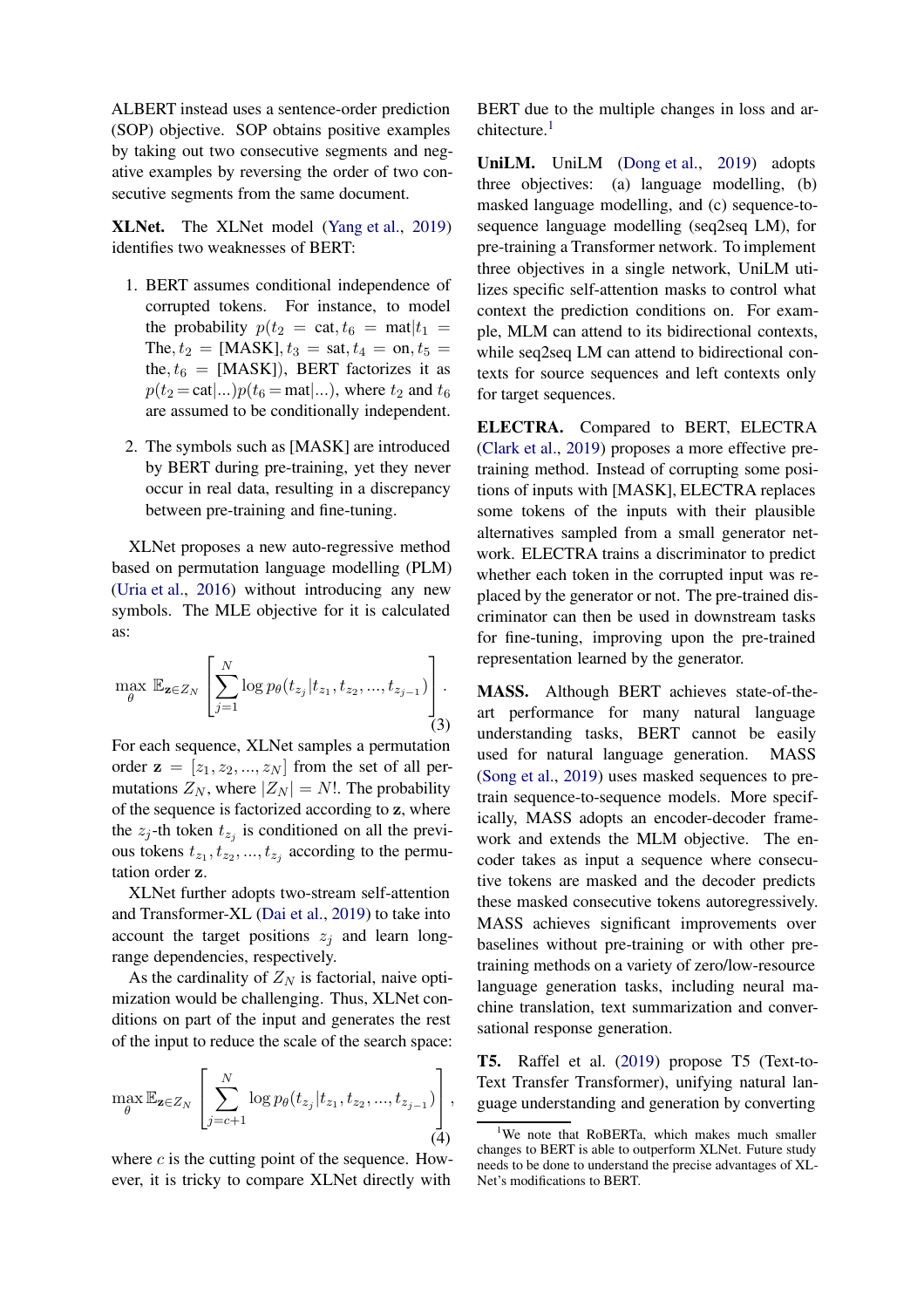the data into a text-to-text format and applying a encoder-decoder framework.

T5 introduces a new pre-training dataset, Colossal Clean Crawled Corpus by cleaning the web pages from Common Crawl. T5 also systematically compares previous methods in terms of pre-training objectives, architectures, pre-training datasets, and transfer approaches. T5 adopts a text infilling objective (where spans of text are replaced with a single mask token), longer training, multi-task pre-training on GLUE or SuperGLUE, fine-tuning on each individual GLUE and Super-GLUE tasks, and beam search. ERNIE-GEN [\(Xiao et al.](#page-12-11), [2020](#page-12-11)) is another work using text infilling, where tokens of each masked span are generated non-autoregressively.

For fine-tuning, to convert the input data into a text-to-text framework, T5 utilizes the token vocabulary of the decoder as the prediction labels. For example, the tokens "entailment", "contradiction", and "neutral" are used as the labels for natural language inference tasks. For the regression task (e.g. STS-B [\(Cer et al.,](#page-9-2) [2017](#page-9-2))), T5 simply rounds up the scores to the nearest multiple of 0.2 and converts the results to literal string representations (e.g. 2.57 is converted to the string "2.6"). T5 also adds a task-specific prefix to each input sequence to specify its task. For instance, T5 adds the prefix "translate English to German" to each input sequence like "That is good." for English-to-German translation datasets.

**BART.** The BART model [\(Lewis et al.](#page-11-15), [2019](#page-11-15)) introduces additional noising functions beyond MLM for pre-training sequence-to-sequence models. First, the input sequence is corrupted using an arbitrary noising function. Then, the corrupted input is reconstructed by a Transformer network trained using teacher forcing [\(Williams and Zipser,](#page-12-12) [1989\)](#page-12-12). BART evaluates a wide variety of noising functions, including token masking, token deletion, text infilling, document rotation, and sentence shuffling (randomly shuffling the word order of a sentence). The best performance is achieved by using both sentence shuffling and text infilling. BART matches the performance of RoBERTa on GLUE and SQuAD and achieves state-of-the-art performance on a variety of text generation tasks.

### 3.2 Supervised Objectives

Pre-training on the ImageNet dataset (which has supervision about the objects in images) before fine-tuning on downstream tasks has become the *de facto* standard in the computer vision community. Motivated by the success of supervised pre-training in computer vision, some work [\(Conneau et al.](#page-9-3), [2017](#page-9-3); [McCann et al.](#page-11-16), [2017](#page-11-16); [Subramanian et al.,](#page-12-13) [2018](#page-12-13)) utilizes data-rich tasks in NLP to learn transferable representations.

CoVe [\(McCann et al.](#page-11-16), [2017\)](#page-11-16) shows that the representations learned from machine translation are transferable to downstream tasks. CoVe uses a deep LSTM encoder from a sequence-to-sequence model trained for machine translation to obtain contextual embeddings. Empirical results show that augmenting non-contextualized word representations [\(Mikolov et al.](#page-11-0), [2013](#page-11-0); [Pennington et al.](#page-11-1), [2014](#page-11-1)) with CoVe embeddings improves performance over a wide variety of common NLP tasks, such as sentiment analysis, question classification, entailment, and question answering. InferSent [\(Conneau et al.](#page-9-3), [2017](#page-9-3)) obtains contextualized representations from a pre-trained natural language inference model on SNLI. Subramanian et al. [\(2018](#page-12-13)) use multi-task learning to pre-train a sequence-to-sequence model for obtaining general representations, where the tasks include skipthought [\(Kiros et al.,](#page-10-10) [2015\)](#page-10-10), machine translation, constituency parsing, and natural language inference.

# <span id="page-5-0"></span>4 Cross-lingual Polyglot Pre-training for Contextual Embeddings

Cross-lingual polyglot pre-training aims to learn joint multi-lingual representations, enabling knowledge transfer from data-rich languages like English to data-scarce languages like Romanian. Based on whether joint training and a shared vocabulary are used, we divide previous work into three categories.

Joint training & shared vocabulary. Artetxe and Schwenk [\(2019](#page-9-4)) use a BiLSTM encoderdecoder framework with a shared BPE vocabulary for 93 languages. The framework is pre-trained using parallel corpora, including as Europarl and Tanzil. The contextual embeddings from the encoder are used to train classifiers using English corpora for downstream tasks. As the embedding space and the encoder are shared, the resultant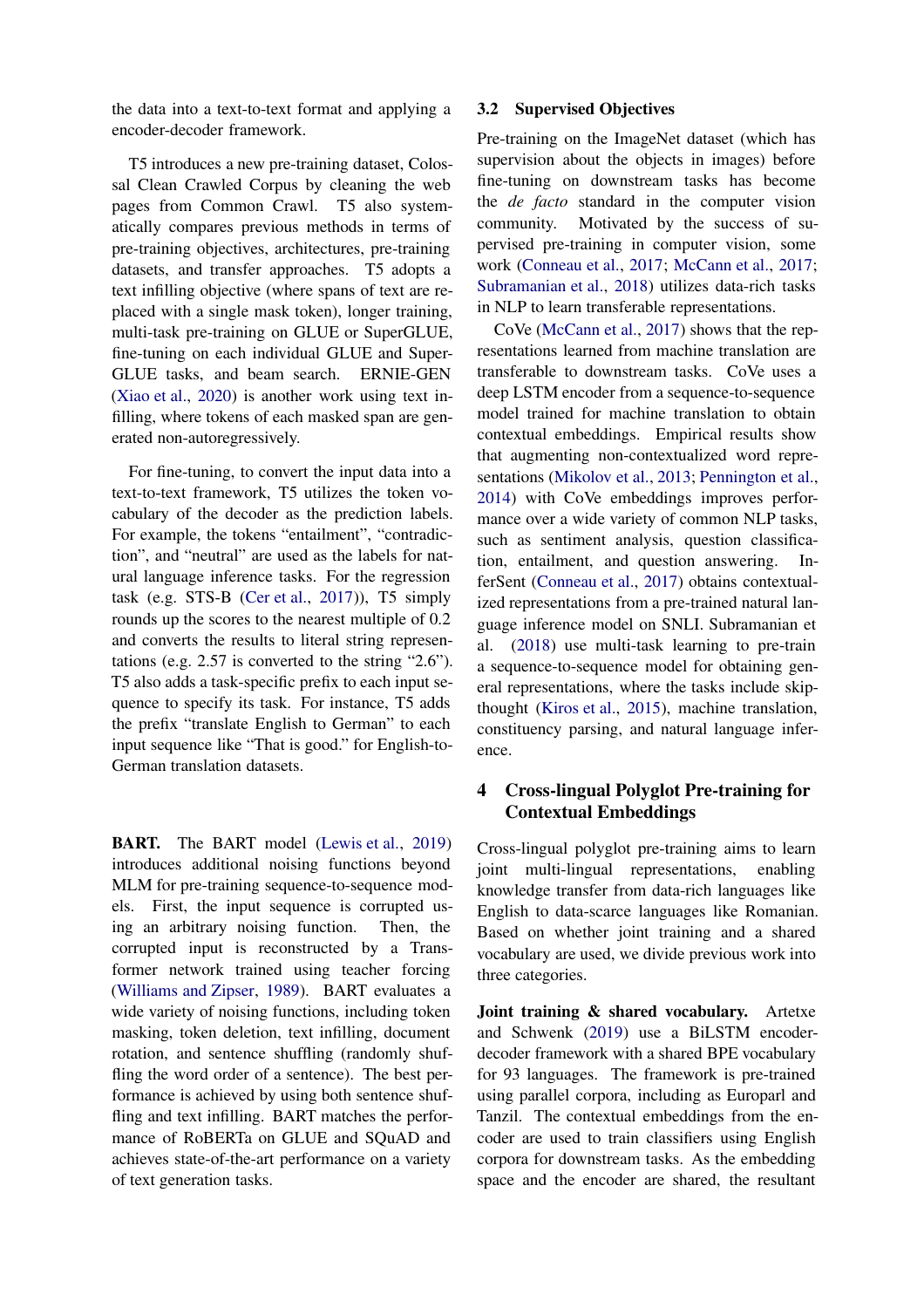classifiers can be transferred to any of the 93 languages without further modification. Experiments show that these classifiers achieve competitive performance on cross-lingual natural language inference, cross-lingual document classification, and parallel corpus mining.

Rosita [\(Mulcaire et al.](#page-11-17), [2019](#page-11-17)) pre-trains a language model using text from different languages, showing the benefits of polyglot learning on lowresource languages.

Recently, the authors of BERT developed a multi-lingual  $BERT<sup>2</sup>$  $BERT<sup>2</sup>$  $BERT<sup>2</sup>$  which is pre-trained using the Wikipedia dump with more than 100 languages.

XLM [\(Lample and Conneau](#page-10-11), [2019](#page-10-11)) uses three pre-training methods for learning cross-lingual language models: (1) Causal language modelling, where the model is trained to predict  $p(t_i|t_1, t_2, ..., t_{i-1})$ , (2) Masked language modelling, and (3) Translation language modelling (TLM). Parallel corpora are used, and tokens in both source and target sequences are masked for learning cross-lingual association. XLM performs strongly on cross-lingual classification, unsupervised machine translation, and supervised machine translation. XLM-R [\(Conneau et al.](#page-9-5), [2019](#page-9-5)) scales up XLM by training a Transformer-based masked language model on one hundred languages, using more than two terabytes of filtered CommonCrawl data. XLM-R shows that largescale multi-lingual pre-training leads to significant performance gains for a wide range of crosslingual transfer tasks.

Joint training & separate vocabularies. Wu et al. [\(2019\)](#page-12-14) study the emergence of cross-lingual structures in pre-trained multi-lingual language models. It is found that cross-lingual transfer is possible even when there is no shared vocabulary across the monolingual corpora, and there are universal latent symmetries in the embedding spaces of different languages.

Separate training & separate vocabularies. Artetxe et al. [\(2019](#page-9-6)) use a four-step method for obtaining multi-lingual embeddings. Suppose we have the monolingual sequences of two languages  $L_1$  and  $L_2$ : (1) Pre-training BERT with the vocabulary of  $L_1$  using  $L_1$ 's monolingual data. (2) Replacing the vocabulary of  $L_1$  with the vocab-

ulary of  $L_2$  and training new vocabulary embeddings, while freezing the other parameters, using  $L_2$ 's monolingual data. (3) Fine-tuning the BERT model for a downstream task using labeled data in  $L_1$ , while freezing  $L_1$ 's vocabulary embeddings. (4) Replacing the fine-tuned BERT with  $L_2$ 's vocabulary embeddings for zero-shot transfer tasks.

### <span id="page-6-0"></span>5 Downstream Learning

Once learned, contextual embeddings have demonstrated impressive performance when used downstream on various learning problems. Here we describe the ways in which contextual embeddings are used downstream, the ways in which one can avoid forgetting information in the embeddings during downstream learning, and how they can be specialized to multiple learning tasks.

# 5.1 Ways to Use Contextual Embeddings Downstream

There are three main ways to use pre-trained contextual embeddings in downstream tasks: (1) Feature-based methods, (2) Fine-tuning methods, and (3) Adapter methods.

Feature-based. One example of a feature-based is the method used by ELMo [\(Peters et al.](#page-11-2), [2018](#page-11-2)). Specifically, as shown in equation [2,](#page-1-1) ELMo freezes the weights of the pre-trained contextual embedding model and forms a linear combination of its internal representations. The linearlycombined representations are then used as features for task-specific architectures. The benefit of feature-based models is that they can use state-ofthe-art handcrafted architectures for specific tasks.

Fine-tuning. Fine-tuning works as follows: starting with the weights of the pre-trained contextual embedding model, fine-tuning makes small adjustments to them in order to specialize them to a specific downstream task. One stream of work applies minimal changes to pre-trained models to take full advantage of their parameters. The most straightforward way is adding linear layers on top of the pre-trained models [\(Devlin et al.,](#page-10-0) [2018](#page-10-0); [Lan et al.](#page-10-7), [2019](#page-10-7)). Another method [\(Radford et al.](#page-11-9), [2019](#page-11-9); [Raffel et al.,](#page-11-3) [2019\)](#page-11-3) uses universal data formats without introducing new parameters for downstream tasks.

To apply pre-trained models to structurally different tasks, where task-specific architectures are used, as much of the model is initialized

<span id="page-6-1"></span><sup>&</sup>lt;sup>2</sup>https://github.com/google-

research/bert/blob/master/multilingual.md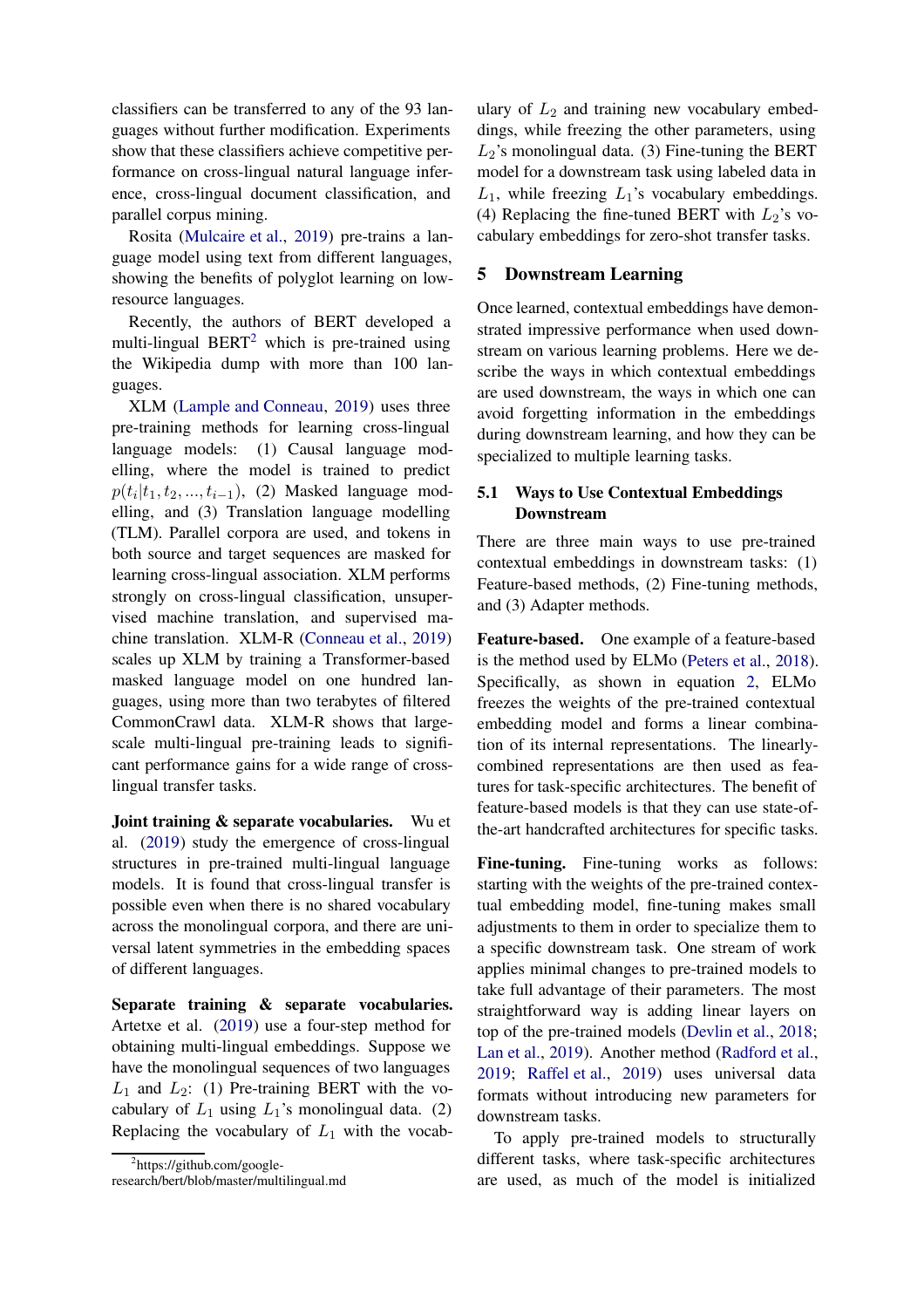with pre-trained weights as possible. For instance, XLM [\(Lample and Conneau](#page-10-11), [2019](#page-10-11)) applies two pre-trained monolingual language models to initialize the encoder and the decoder for machine translation, respectively, leaving only crossattention weights randomly initialized.

Adapters. Adapters [\(Rebuffi et al.,](#page-11-18) [2017](#page-11-18); [Stickland and Murray](#page-12-15), [2019\)](#page-12-15) are small modules added between layers of pre-trained models to be trained in a multi-task learning setting. The parameters of the pre-trained model are fixed while tuning these adapter modules. Compared to previous work that fine-tunes a separate pre-trained model for each task, a model with shared adapters for all tasks often requires fewer parameters.

# 5.2 Countering Catastrophic Forgetting

Learning on downstream tasks is prone to overwrite the information from pre-trained models, which is widely known as the catastrophic forgetting [\(McCloskey and Cohen,](#page-11-19) [1989](#page-11-19); [d'Autume et al.](#page-10-12), [2019](#page-10-12)). Previous work combats this by (1) Freezing layers, (2) Using adaptive learning rates, and (3) Regularization.

Freezing layers. Motivated by layer-wise training of neural networks [\(Hinton et al.,](#page-10-13) [2006](#page-10-13)), training certain layers while freezing others can potentially reduce forgetting during fine-tuning. Different layer-wise tuning schedules have been studied. Long et al. [\(2015](#page-11-20)) freeze all layers except the top layer. Felbo et al. [\(2017\)](#page-10-14) use "chain-thaw", which sequentially unfreezes and fine-tunes a layer at a time. Howard and Ruder [\(2018](#page-10-15)) gradually unfreeze all layers one by one from top to bottom. Chronopoulou et al. [\(2019](#page-9-7)) apply a three-stage fine-tuning schedule: (a) randomly-initialized parameters are updated for  $n$  epochs, (b) the pretrained parameters (except word embeddings) are then fine-tuned, (c) at last, all parameters are finetuned.

Adaptive learning rates. Another method to mitigate catastrophic forgetting is by using adaptive learning rates. As it is believed that the lower layers of pre-trained models tend to capture general language knowledge [\(Tenney et al.,](#page-12-2) [2019a](#page-12-2)), Howard and Ruder [\(2018](#page-10-15)) use lower learning rates for lower layers when fine-tuning.

Regularization. Regularization limits the finetuned parameters to be close to the pre-trained pa-

rameters. Wiese et al. [\(2017](#page-12-16)) minimize the Euclidean distance between the fine-tuned parameters and pre-trained parameters. Kirkpatrick et al. [\(2017](#page-10-16)) use the Fisher information matrix to protect the weights that are identified as essential for pre-trained models.

# 5.3 Multi-task Fine-tuning

Multi-task learning on downstream tasks [\(Liu et al.,](#page-11-21) [2019b](#page-11-21); [Wang et al.](#page-12-17), [2019a](#page-12-17); [Jozefowicz et al.,](#page-10-17) [2016\)](#page-10-17) obtains general representations across tasks and achieves strong performance on each individual task.

MT-DNN [\(Liu et al.](#page-11-21), [2019b](#page-11-21)) fine-tunes BERT on all the GLUE tasks, improving the GLUE benchmark to 82.7%. MT-DNN also demonstrates that the representations from multi-task learning obtain better performance on domain adaptation compared to BERT.

Wang et al. [\(2019a](#page-12-17)) investigate further, non-GLUE tasks, such as skip-thought and Reddit response generation, for multi-task learning.

T5 [\(Raffel et al.](#page-11-3), [2019](#page-11-3)) studies various settings of multi-task learning and finds that using multitask learning before fine-tuning on each task performs the best.

# <span id="page-7-0"></span>6 Model Compression

As many pre-trained language models have a prohibitive memory footprint and latency, it is a challenging task to deploy them in resourceconstrained environments. To address this, model compression [\(Cheng et al.](#page-9-8), [2017](#page-9-8)), which has gained popularity in recent years for shrinking large neural networks, has been investigated for compressing contextual embedding models. Work on compressing language models utilizes (1) Lowrank approximation, (2) Knowledge distillation, and (3) Weight quantization, to make them usable in embedded systems and edge devices.

Low rank approximation. Methods that learn low rank approximations seek to compress the full-rank model weight matrices into low-rank matrices, thereby reducing the effective number of model parameters. As the embedding matrices usually account for a large portion of model parameters (e.g.  $21\%$  for  $BERT_{Base}$ ), ALBERT [\(Lan et al.](#page-10-7), [2019](#page-10-7)) approximates the embedding matrix  $\mathbf{E} \in \mathbb{R}^{V \times d}$  as the product of two smaller matrices,  $\mathbf{E}_1 \in \mathbb{R}^{V \times d'}$  and  $\mathbf{E}_2 \in \mathbb{R}^{d' \times d}$ , where  $d' \ll d$ .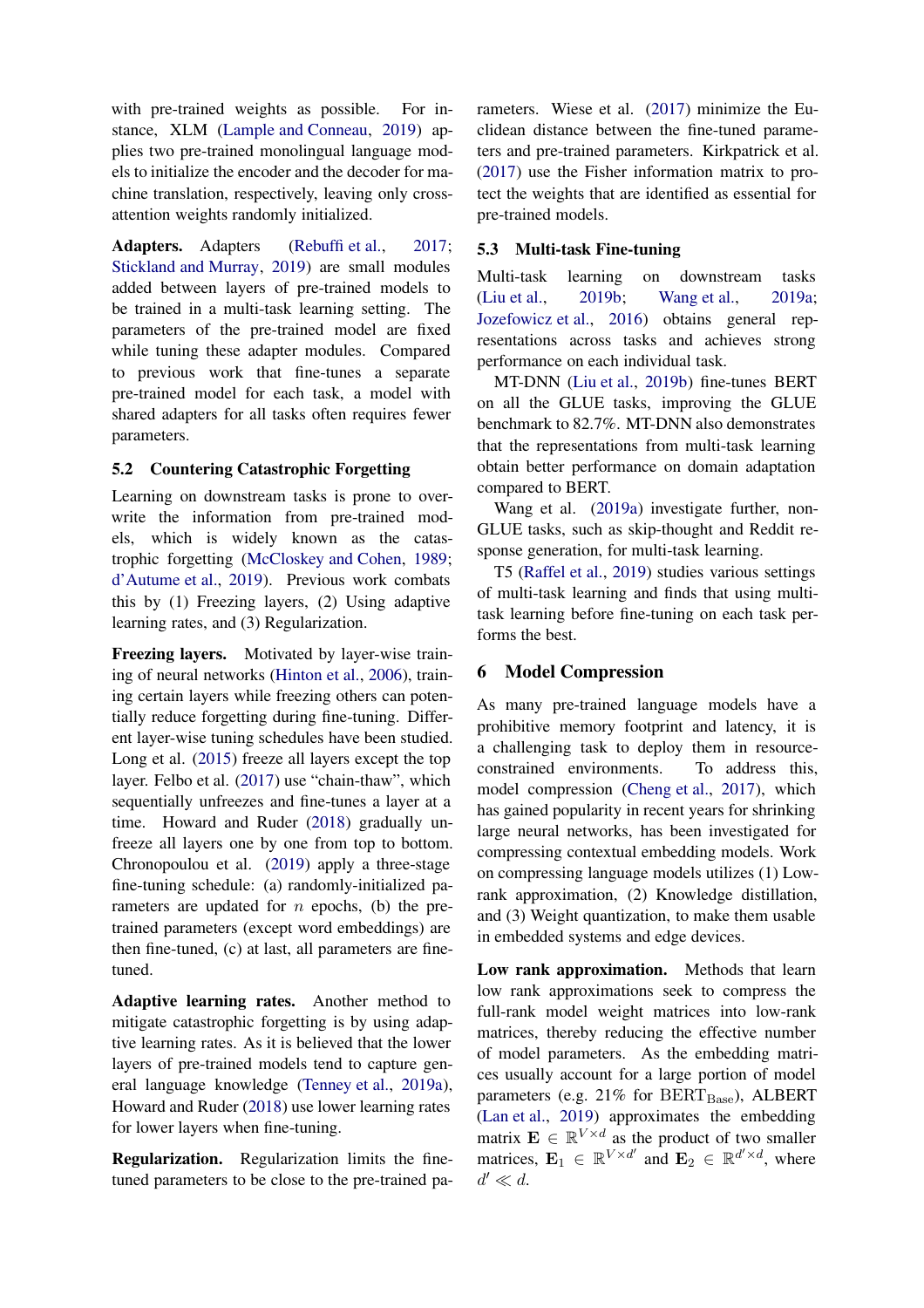Knowledge distillation. A method called 'knowledge distillation' was proposed by Hinton et al. [\(2015](#page-10-18)), where the 'knowledge' encoded in a teacher network is transferred to a student network. Hinton et al. [\(2015](#page-10-18)) use the soft target probabilities, output by the teacher network, to train the student network using the cross-entropy loss. The student network is smaller than the teacher network, resulting in a more lightweight model that nears the accuracy of the heavyweight teacher network. Tang et al. [\(2019](#page-12-18)) distill the knowledge from BERT into a single-layer BiLSTM, obtaining performance comparable to ELMo with roughly 100 times fewer parameters. DistilBERT [\(Sanh et al.](#page-11-22), [2019](#page-11-22)) uses MLM, distillation loss [\(Hinton et al.](#page-10-18), [2015](#page-10-18)), and cosine similarity between the embedding matrices of the teacher and student networks to train a smaller BERT model. BERT-PKD [\(Sun et al.,](#page-12-19) [2019a](#page-12-19)) uses a student BERT model with fewer layers compared to  $BERT_{Base}$  or  $BERT_{Large}$  and proposes two ways (learning from the last  $k$  layers and learning from every  $k$  layers) to map the layers of the student to the layers of  $BERT_{Base}$ or BERTLarge. The hidden states of the student are kept close to the hidden states of the teacher from corresponding layers using a Euclidean distance regularizer. TinyBERT [\(Jiao et al.,](#page-10-19) [2019](#page-10-19)) introduces a two-stage learning framework, where distillation is performed at both the pre-training and the fine-tuning stages.

Weight quantization. Quantization methods focus on mapping weight parameters to lowprecision integers and floating-point numbers. Q-BERT [\(Shen et al.,](#page-11-23) [2019](#page-11-23)) proposes a group-wise quantization scheme, where the parameters are divided into groups based on attention heads, and uses a Hessian-based, mixed-precision method to compress the model.

# <span id="page-8-0"></span>7 Analyzing Contextual Embeddings

While contextual embedding methods have impressive performance on a variety of natural language tasks, it is often unclear exactly why they work so well. To study this, work so far has used (1) Probe classifiers, and (2) Visualization.

Probe classifiers. A large body of work studies contextual embeddings using *probes*. These are constrained classifiers designed to explore whether syntactic and semantic information is encoded in these representations or not.

Liu et al. [\(2019a](#page-11-4)) design a series of token labelling, segmentation, and pairwise relation tasks for studying the effectiveness of contextual embeddings. Contextual embeddings achieve competitive results compared to the state-of-the-art models on most tasks, yet fail on some fine-grained linguistic tasks (e.g. conjunct identification).

Hewitt and Manning [\(2019\)](#page-10-2) propose a structural probe for finding syntax in contextual embeddings. The model attempts to learn a linear transformation under which the L2 distances between tokens encode the distances between these tokens in syntactic parsing trees like dependency trees.

Tenney et al. [\(2019a\)](#page-12-2) find that BERT rediscovers the traditional NLP pipeline in an interpretable and localizable way. Specifically, it is capable at POS tagging, parsing, NER, semantic roles, and coreference, and these are learned in order.

Jawahar et al. [\(2019](#page-10-20)) use ten sentence-level probing tasks (e.g. SentLen, TreeDepth) and find that BERT captures phrase-level information in earlier layers and long-distance dependency information in deeper layers.

Visualization. Another body of work uses visualization to analyze attention and fine-tuning procedures, among others.

Hao et al. [\(2019\)](#page-10-21) visualize loss landscapes and optimization trajectories when fine-tuning BERT. The visualizations show that BERT reaches a good initial point during pre-training for downstream tasks, which can lead to better optima compared to randomly-initialized models.

Kovaleva et al. [\(2019\)](#page-10-22) visualize the attention heads of BERT, discovering a limited set of attention patterns across different heads. This leads to the fact that the heads of BERT are highly redundant. After manually disabling certain attention heads, better performance is obtained compared to the fine-tuned BERT models that use the full set of attention heads.

Coenen et al. [\(2019](#page-9-9)) visualize and analyze the geometry of BERT embeddings, finding that BERT distinguishes word senses at a very finegrained level. These word senses are also found to be encoded in a relatively low-dimensional subspace.

# <span id="page-8-1"></span>8 Current Challenges

There are many key challenges that, if solved, would improve future contextual embeddings.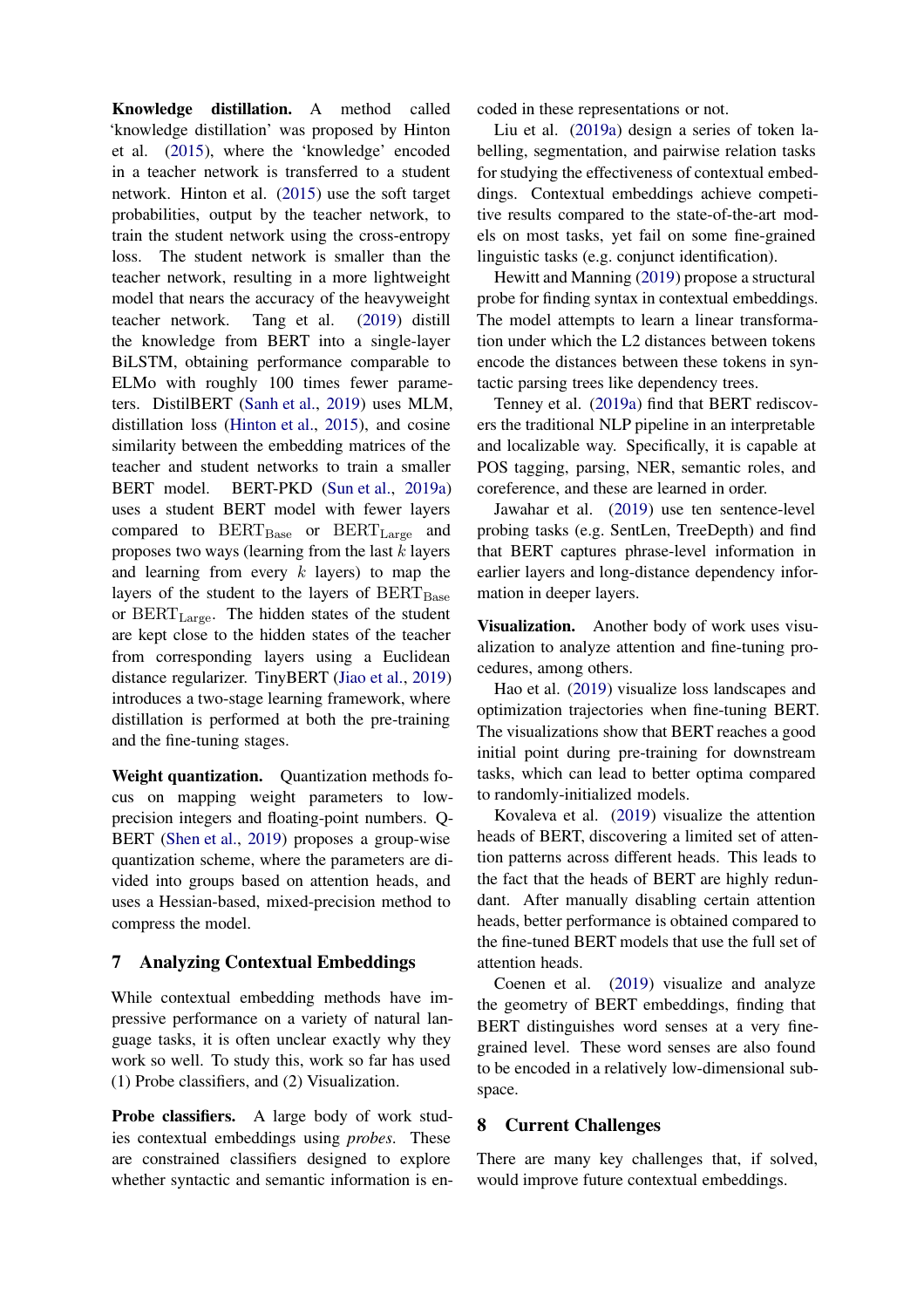Better pre-training objectives. BERT designed MLM to take advantage of bi-directional information during pre-training. It remains unclear whether there are pre-training objectives that are simultaneously more efficient and effective. Some recent work focuses on designing new training methods [\(Clark et al.,](#page-9-1) [2019](#page-9-1)), noise combination techniques, [\(Lewis et al.,](#page-11-15) [2019\)](#page-11-15) and multi-task learning approaches [\(Wang et al.](#page-12-17), [2019a](#page-12-17)).

Understanding the knowledge encoded in pre-trained models. As described above, a range of methods [\(Tenney et al.,](#page-12-2) [2019a](#page-12-2)[,b](#page-12-20); [Hewitt and Manning](#page-10-2), [2019](#page-10-2); [Liu et al.](#page-11-4), [2019a](#page-11-4)) have been proposed to explore the effectiveness of pre-trained models via probes. Yet, controlled experiments are still lacking to understand whether the representations actually encode linguistic knowledge or the probes happen to learn to perform well on these linguistic tasks because the data they use is so high-dimensional [\(Hewitt and Liang](#page-10-1), [2019\)](#page-10-1). Hewitt and Liang [\(2019](#page-10-1)) devise control tasks, where a good probe is one that performs well on linguistic tasks, and badly on control tasks. They find that most existing probes fail to satisfy this condition. Indeed, most probes use shallow classifiers, which may not be able to extract the relevant information from contextual representations. New probes or better methods for understanding contextual representations are needed.

Model robustness. Concerns about the vulnerability of models to attack are growing when deploying NLP models into production. Wallace et al. [\(2019](#page-12-21)) show that universal adversarial triggers that cause significant performance deterioration of pre-trained models can be found. Additionally, concerns of abusing pre-trained models (e.g. gen-erating fake news) have arisen<sup>[3](#page-9-10)</sup>. Better methods for increasing model robustness are highly needed.

Controlled generation of sequences. Pretrained language models [\(Radford et al.](#page-11-6), [2018,](#page-11-6) [2019\)](#page-11-9) are able to generate realistic-looking text sequences. Yet it is hard to adapt these models to generate domain-specific sequences [\(Keskar et al.,](#page-10-23) [2019\)](#page-10-23) or to agree with common human knowledge [\(Zellers et al.](#page-12-5), [2019](#page-12-5)). As a result, we advocate research on more fine-grained control over sequence generation.

# Acknowledgements

We thank Douwe Kiela, Jiatao Gu, Yi Tay, Xiaodong Liu, Ziyang Wang and Jake Zhao for their comments and discussions on this manuscript.

# References

- <span id="page-9-6"></span>Mikel Artetxe, Sebastian Ruder, and Dani Yogatama. 2019. On the cross-lingual transferability of monolingual representations. *arXiv preprint arXiv:1910.11856*.
- <span id="page-9-4"></span>Mikel Artetxe and Holger Schwenk. 2019. Massively multilingual sentence embeddings for zeroshot cross-lingual transfer and beyond. *Transactions of the Association for Computational Linguistics*, 7:597–610.
- <span id="page-9-0"></span>Yoshua Bengio, Réjean Ducharme, Pascal Vincent, and Christian Jauvin. 2003. A neural probabilistic language model. *Journal of machine learning research*, 3(Feb):1137–1155.
- <span id="page-9-2"></span>Daniel Cer, Mona Diab, Eneko Agirre, Inigo Lopez-Gazpio, and Lucia Specia. 2017. Semeval-2017 task 1: Semantic textual similarity-multilingual and cross-lingual focused evaluation. *arXiv preprint arXiv:1708.00055*.
- <span id="page-9-8"></span>Yu Cheng, Duo Wang, Pan Zhou, and Tao Zhang. 2017. A survey of model compression and acceleration for deep neural networks. *arXiv preprint arXiv:1710.09282*.
- <span id="page-9-7"></span>Alexandra Chronopoulou, Christos Baziotis, and Alexandros Potamianos. 2019. An embarrassingly simple approach for transfer learning from pretrained language models. *arXiv preprint arXiv:1902.10547*.
- <span id="page-9-1"></span>Kevin Clark, Minh-Thang Luong, Quoc V Le, and Christopher D Manning. 2019. Electra: Pre-training text encoders as discriminators rather than generators. In *International Conference on Learning Representations*.
- <span id="page-9-9"></span>Andy Coenen, Emily Reif, Ann Yuan, Been Kim, Adam Pearce, Fernanda Viégas, and Martin Wattenberg. 2019. Visualizing and measuring the geometry of bert. *arXiv preprint arXiv:1906.02715*.
- <span id="page-9-5"></span>Alexis Conneau, Kartikay Khandelwal, Naman Goyal, Vishrav Chaudhary, Guillaume Wenzek, Francisco Guzmán, Edouard Grave, Myle Ott, Luke Zettlemoyer, and Veselin Stoyanov. 2019. Unsupervised cross-lingual representation learning at scale. *arXiv preprint arXiv:1911.02116*.
- <span id="page-9-3"></span>Alexis Conneau, Douwe Kiela, Holger Schwenk, Loic Barrault, and Antoine Bordes. 2017. Supervised learning of universal sentence representations from natural language inference data. *arXiv preprint arXiv:1705.02364*.

<span id="page-9-10"></span><sup>3</sup> https://www.theverge.com/2019/11/7/20953040/openaitext-generation-ai-gpt-2-full-model-release-1-5b-parameters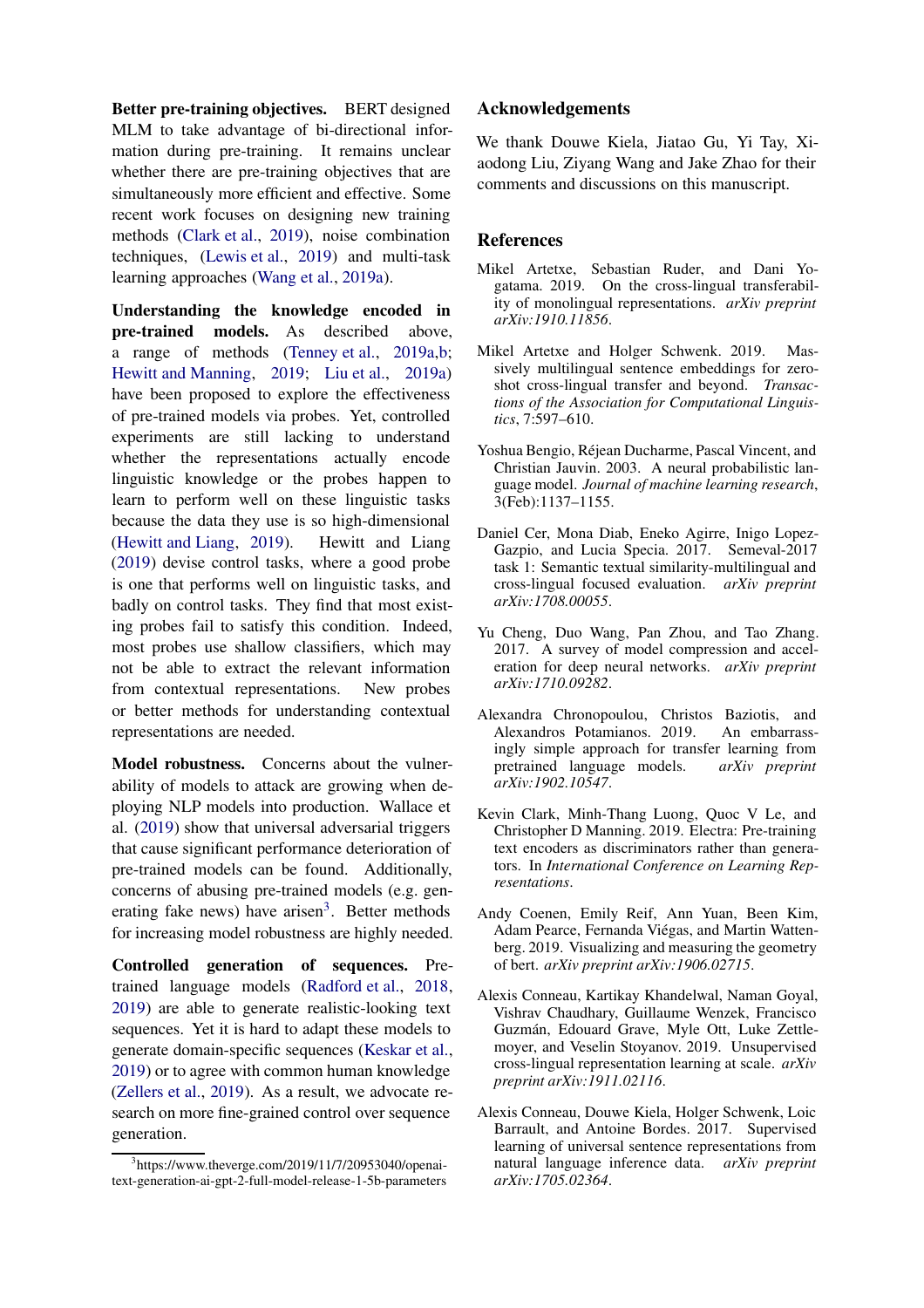- <span id="page-10-4"></span>Andrew M Dai and Quoc V Le. 2015. Semi-supervised sequence learning. In *Advances in neural information processing systems*, pages 3079–3087.
- <span id="page-10-8"></span>Zihang Dai, Zhilin Yang, Yiming Yang, William W Cohen, Jaime Carbonell, Quoc V Le, and Ruslan Salakhutdinov. 2019. Transformer-xl: Attentive language models beyond a fixed-length context. *arXiv preprint arXiv:1901.02860*.
- <span id="page-10-12"></span>Cyprien de Masson d'Autume, Sebastian Ruder, Lingpeng Kong, and Dani Yogatama. 2019. Episodic memory in lifelong language learning. *arXiv preprint arXiv:1906.01076*.
- <span id="page-10-0"></span>Jacob Devlin, Ming-Wei Chang, Kenton Lee, and Kristina Toutanova. 2018. Bert: Pre-training of deep bidirectional transformers for language understanding. *arXiv preprint arXiv:1810.04805*.
- <span id="page-10-9"></span>Li Dong, Nan Yang, Wenhui Wang, Furu Wei, Xiaodong Liu, Yu Wang, Jianfeng Gao, Ming Zhou, and Hsiao-Wuen Hon. 2019. Unified language model pre-training for natural language understanding and generation. In *Advances in Neural Information Processing Systems*, pages 13042–13054.
- <span id="page-10-14"></span>Bjarke Felbo, Alan Mislove, Anders Søgaard, Iyad Rahwan, and Sune Lehmann. 2017. Using millions of emoji occurrences to learn any-domain representations for detecting sentiment, emotion and sarcasm. *arXiv preprint arXiv:1708.00524*.
- <span id="page-10-21"></span>Yaru Hao, Li Dong, Furu Wei, and Ke Xu. 2019. Visualizing and understanding the effectiveness of bert. *arXiv preprint arXiv:1908.05620*.
- <span id="page-10-3"></span>Zellig S Harris. 1954. Distributional structure. *Word*, 10(2-3):146–162.
- <span id="page-10-1"></span>John Hewitt and Percy Liang. 2019. [Designing and interpreting probes with control tasks.](https://doi.org/10.18653/v1/D19-1275) In *Proceedings of the 2019 Conference on Empirical Methods in Natural Language Processing and the 9th International Joint Conference on Natural Language Processing (EMNLP-IJCNLP)*, pages 2733–2743, Hong Kong, China. Association for Computational Linguistics.
- <span id="page-10-2"></span>John Hewitt and Christopher D Manning. 2019. A structural probe for finding syntax in word representations. In *Proceedings of the 2019 Conference of the North American Chapter of the Association for Computational Linguistics: Human Language Technologies, Volume 1 (Long and Short Papers)*, pages 4129–4138.
- <span id="page-10-5"></span>Felix Hill, Antoine Bordes, Sumit Chopra, and Jason Weston. 2015. The goldilocks principle: Reading children's books with explicit memory representations. *arXiv preprint arXiv:1511.02301*.
- <span id="page-10-18"></span>Geoffrey Hinton, Oriol Vinyals, and Jeff Dean. 2015. Distilling the knowledge in a neural network. *arXiv preprint arXiv:1503.02531*.
- <span id="page-10-13"></span>Geoffrey E Hinton, Simon Osindero, and Yee-Whye Teh. 2006. A fast learning algorithm for deep belief nets. *Neural computation*, 18(7):1527–1554.
- <span id="page-10-15"></span>Jeremy Howard and Sebastian Ruder. 2018. Universal language model fine-tuning for text classification. *arXiv preprint arXiv:1801.06146*.
- <span id="page-10-20"></span>Ganesh Jawahar, Benoît Sagot, Djamé Seddah, Samuel Unicomb, Gerardo Iñiguez, Márton Karsai, Yannick Léo, Márton Karsai, Carlos Sarraute, Éric Fleury, et al. 2019. What does bert learn about the structure of language? In *57th Annual Meeting of the Association for Computational Linguistics (ACL), Florence, Italy*.
- <span id="page-10-19"></span>Xiaoqi Jiao, Yichun Yin, Lifeng Shang, Xin Jiang, Xiao Chen, Linlin Li, Fang Wang, and Qun Liu. 2019. Tinybert: Distilling bert for natural language understanding. *arXiv preprint arXiv:1909.10351*.
- <span id="page-10-6"></span>Mandar Joshi, Danqi Chen, Yinhan Liu, Daniel S Weld, Luke Zettlemoyer, and Omer Levy. 2019. Spanbert: Improving pre-training by representing and predicting spans. *arXiv preprint arXiv:1907.10529*.
- <span id="page-10-17"></span>Rafal Jozefowicz, Oriol Vinyals, Mike Schuster, Noam Shazeer, and Yonghui Wu. 2016. Exploring the limits of language modeling. *arXiv preprint arXiv:1602.02410*.
- <span id="page-10-23"></span>Nitish Shirish Keskar, Bryan McCann, Lav R Varshney, Caiming Xiong, and Richard Socher. 2019. Ctrl: A conditional transformer language model for controllable generation. *arXiv preprint arXiv:1909.05858*.
- <span id="page-10-16"></span>James Kirkpatrick, Razvan Pascanu, Neil Rabinowitz, Joel Veness, Guillaume Desjardins, Andrei A Rusu, Kieran Milan, John Quan, Tiago Ramalho, Agnieszka Grabska-Barwinska, et al. 2017. Overcoming catastrophic forgetting in neural networks. *Proceedings of the national academy of sciences*, 114(13):3521–3526.
- <span id="page-10-10"></span>Ryan Kiros, Yukun Zhu, Ruslan R Salakhutdinov, Richard Zemel, Raquel Urtasun, Antonio Torralba, and Sanja Fidler. 2015. Skip-thought vectors. In *Advances in neural information processing systems*, pages 3294–3302.
- <span id="page-10-22"></span>Olga Kovaleva, Alexey Romanov, Anna Rogers, and Anna Rumshisky. 2019. Revealing the dark secrets of bert. *arXiv preprint arXiv:1908.08593*.
- <span id="page-10-11"></span>Guillaume Lample and Alexis Conneau. 2019. Crosslingual language model pretraining. *arXiv preprint arXiv:1901.07291*.
- <span id="page-10-7"></span>Zhenzhong Lan, Mingda Chen, Sebastian Goodman, Kevin Gimpel, Piyush Sharma, and Radu Soricut. 2019. Albert: A lite bert for self-supervised learning of language representations. *arXiv preprint arXiv:1909.11942*.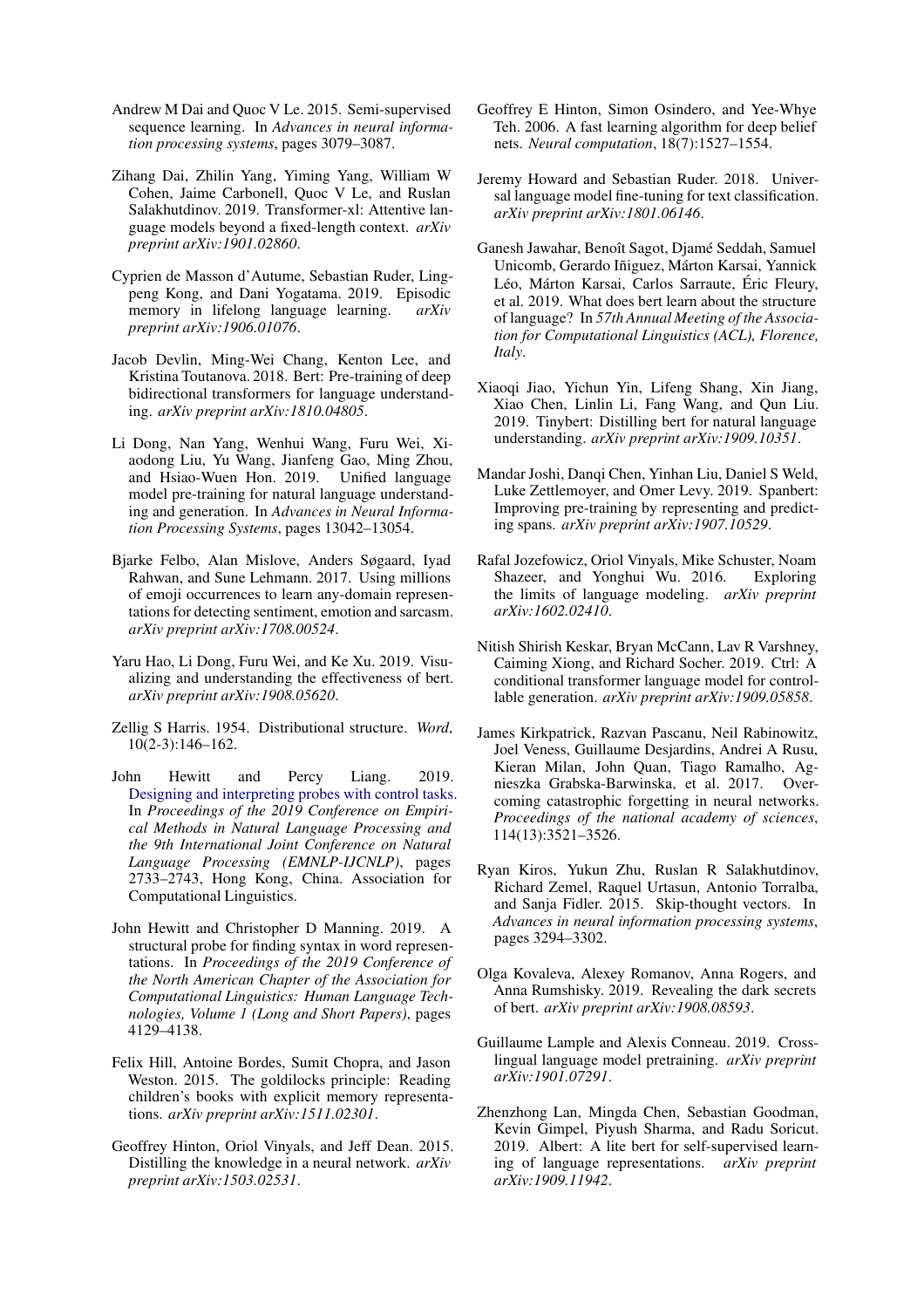- <span id="page-11-15"></span>Mike Lewis, Yinhan Liu, Naman Goyal, Marjan Ghazvininejad, Abdelrahman Mohamed, Omer Levy, Ves Stoyanov, and Luke Zettlemoyer. 2019. Bart: Denoising sequence-to-sequence pre-training for natural language generation, translation, and comprehension. *arXiv preprint arXiv:1910.13461*.
- <span id="page-11-4"></span>Nelson F Liu, Matt Gardner, Yonatan Belinkov, Matthew Peters, and Noah A Smith. 2019a. Linguistic knowledge and transferability of contextual representations. *arXiv preprint arXiv:1903.08855*.
- <span id="page-11-7"></span>Peter J Liu, Mohammad Saleh, Etienne Pot, Ben Goodrich, Ryan Sepassi, Lukasz Kaiser, and Noam Shazeer. 2018. Generating wikipedia by summarizing long sequences. *arXiv preprint arXiv:1801.10198*.
- <span id="page-11-21"></span>Xiaodong Liu, Pengcheng He, Weizhu Chen, and Jianfeng Gao. 2019b. Multi-task deep neural networks for natural language understanding. *arXiv preprint arXiv:1901.11504*.
- <span id="page-11-13"></span>Yinhan Liu, Myle Ott, Naman Goyal, Jingfei Du, Mandar Joshi, Danqi Chen, Omer Levy, Mike Lewis, Luke Zettlemoyer, and Veselin Stoyanov. 2019c. Roberta: A robustly optimized bert pretraining approach. *arXiv preprint arXiv:1907.11692*.
- <span id="page-11-20"></span>Mingsheng Long, Yue Cao, Jianmin Wang, and Michael I Jordan. 2015. Learning transferable features with deep adaptation networks. *arXiv preprint arXiv:1502.02791*.
- <span id="page-11-16"></span>Bryan McCann, James Bradbury, Caiming Xiong, and Richard Socher. 2017. Learned in translation: Contextualized word vectors. In *Advances in Neural Information Processing Systems*, pages 6294–6305.
- <span id="page-11-19"></span>Michael McCloskey and Neal J Cohen. 1989. Catastrophic interference in connectionist networks: The sequential learning problem. In *Psychology of learning and motivation*, volume 24, pages 109–165. Elsevier.
- <span id="page-11-0"></span>Tomas Mikolov, Kai Chen, Greg Corrado, and Jeffrey Dean. 2013. Efficient estimation of word representations in vector space. *arXiv preprint arXiv:1301.3781*.
- <span id="page-11-17"></span>Phoebe Mulcaire, Jungo Kasai, and Noah Smith. 2019. Polyglot contextual representations improve crosslingual transfer. *arXiv preprint arXiv:1902.09697*.
- <span id="page-11-10"></span>Denis Paperno, Germán Kruszewski, Angeliki Lazaridou, Quan Ngoc Pham, Raffaella Bernardi, Sandro Pezzelle, Marco Baroni, Gemma Boleda, and Raquel Fernández. 2016. The lambada dataset: Word prediction requiring a broad discourse context. *arXiv preprint arXiv:1606.06031*.
- <span id="page-11-1"></span>Jeffrey Pennington, Richard Socher, and Christopher Manning. 2014. Glove: Global vectors for word representation. In *Proceedings of the 2014 conference on empirical methods in natural language processing (EMNLP)*, pages 1532–1543.
- <span id="page-11-2"></span>Matthew E Peters, Mark Neumann, Mohit Iyyer, Matt Gardner, Christopher Clark, Kenton Lee, and Luke Zettlemoyer. 2018. Deep contextualized word representations. *arXiv preprint arXiv:1802.05365*.
- <span id="page-11-6"></span>Alec Radford, Karthik Narasimhan, Tim Salimans, and Ilya Sutskever. 2018. Improving language understanding by generative pre-training. *URL https://s3-us-west-2. amazonaws. com/openaiassets/researchcovers/languageunsupervised/language understanding paper. pdf*.
- <span id="page-11-9"></span>Alec Radford, Jeffrey Wu, Rewon Child, David Luan, Dario Amodei, and Ilya Sutskever. 2019. Language models are unsupervised multitask learners. *OpenAI Blog*, 1(8).
- <span id="page-11-3"></span>Colin Raffel, Noam Shazeer, Adam Roberts, Katherine Lee, Sharan Narang, Michael Matena, Yanqi Zhou, Wei Li, and Peter J Liu. 2019. Exploring the limits of transfer learning with a unified text-to-text transformer. *arXiv preprint arXiv:1910.10683*.
- <span id="page-11-5"></span>Prajit Ramachandran, Peter J Liu, and Quoc V Le. 2016. Unsupervised pretraining for sequence to sequence learning. *arXiv preprint arXiv:1611.02683*.
- <span id="page-11-18"></span>Sylvestre-Alvise Rebuffi, Hakan Bilen, and Andrea Vedaldi. 2017. Learning multiple visual domains with residual adapters. In *Advances in Neural Information Processing Systems*, pages 506–516.
- <span id="page-11-11"></span>Siva Reddy, Danqi Chen, and Christopher D Manning. 2019. Coqa: A conversational question answering challenge. *Transactions of the Association for Computational Linguistics*, 7:249–266.
- <span id="page-11-8"></span>Tim Rocktäschel, Edward Grefenstette, Karl Moritz Hermann, Tomáš Kočiskỳ, and Phil Blunsom. 2015. Reasoning about entailment with neural attention. *arXiv preprint arXiv:1509.06664*.
- <span id="page-11-22"></span>Victor Sanh, Lysandre Debut, Julien Chaumond, and Thomas Wolf. 2019. Distilbert, a distilled version of bert: smaller, faster, cheaper and lighter. *arXiv preprint arXiv:1910.01108*.
- <span id="page-11-12"></span>Rico Sennrich, Barry Haddow, and Alexandra Birch. 2016. [Neural machine translation of rare words with subword units.](https://doi.org/10.18653/v1/P16-1162) In *Proceedings of the 54th Annual Meeting of the Association for Computational Linguistics (Volume 1: Long Papers)*, pages 1715–1725, Berlin, Germany. Association for Computational Linguistics.
- <span id="page-11-23"></span>Sheng Shen, Zhen Dong, Jiayu Ye, Linjian Ma, Zhewei Yao, Amir Gholami, Michael W Mahoney, and Kurt Keutzer. 2019. Q-bert: Hessian based ultra low precision quantization of bert. *arXiv preprint arXiv:1909.05840*.
- <span id="page-11-14"></span>Kaitao Song, Xu Tan, Tao Qin, Jianfeng Lu, and Tie-Yan Liu. 2019. Mass: Masked sequence to sequence pre-training for language generation. *arXiv preprint arXiv:1905.02450*.